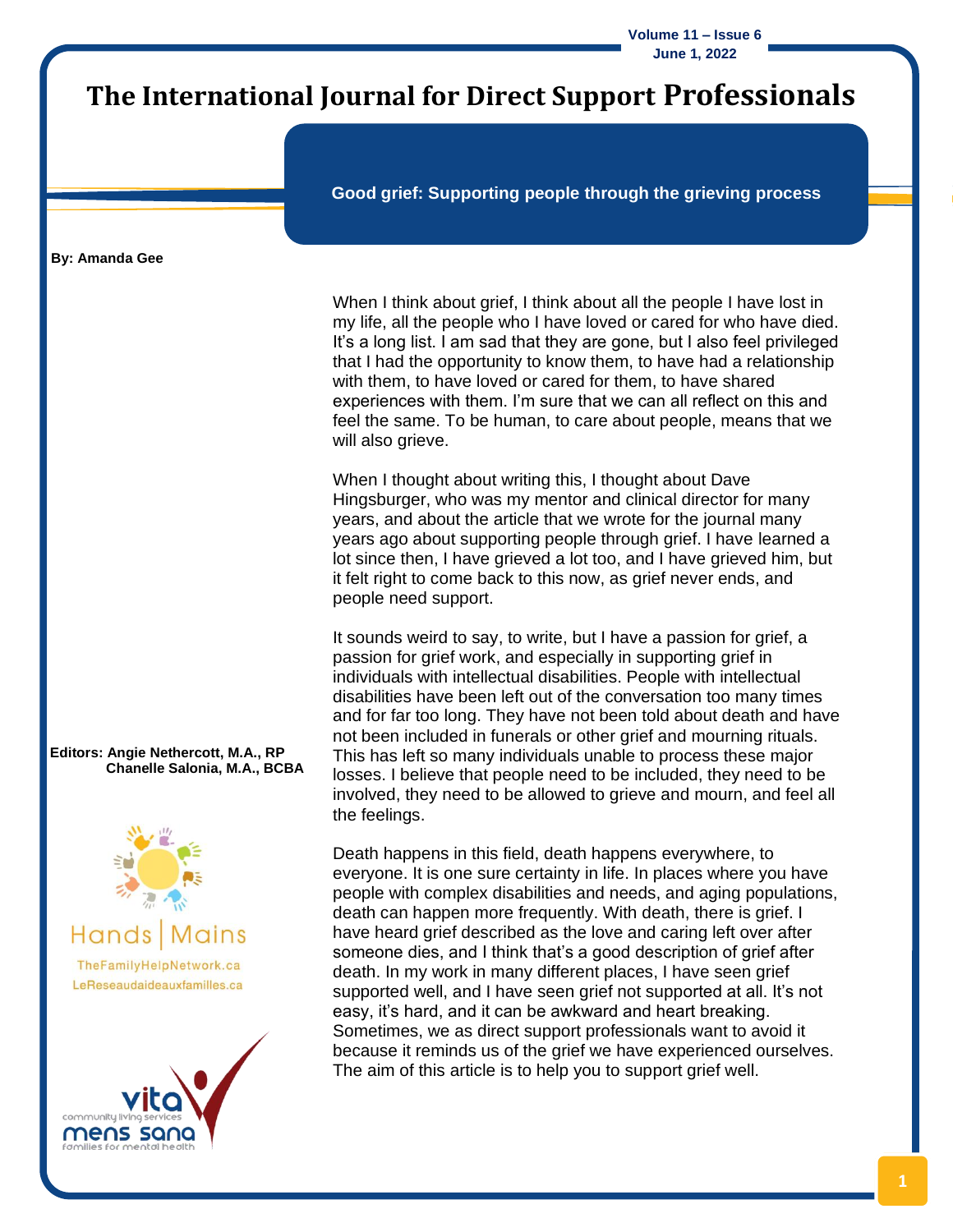#### **Talking about death**

Let's start with how to talk about death when it happens. When talking about death, it is important to use proper words such as dead and died. We seem to like to lessen the blow when talking about death – we say, 'passed away,' 'is resting now,' 'went to sleep,' and while that sounds 'nicer,' it is confusing. It is important to stick to concrete words and to use plain language when talking about death, i.e., 'They are dead,' 'They died.'

I also believe that we need to normalize death to a degree. Death is a part of life and, when we normalize it, we make it more manageable in some ways. Death will never be easy but knowing about death before you have to experience someone close to you dying can help.

#### **Telling about death**

If you have to tell someone that a person in their life has died, there are ways to do this more effectively. We don't always have control of how someone finds out but, if we do, we can do it in a kinder and gentler way. It is best to have someone find out from someone they know well, or with someone they know well such as a family member or a familiar staff. Try to have it happen in a space where they are comfortable to cry, to talk, to ask questions. Remember to use those concrete words. Sit down with them if you can, remember your boundaries – we aren't going in for a bear hug here – but sitting with someone and being present with them can be very comforting. If someone is looking for that physical comfort, a side hug may be given.

### **To a group**

If telling a group about a death, it depends on the size of the group. With a small group, you could tell them all together, with a larger group, such as at a workplace, you could circulate through the group talking to people. One of the best ways to do this is to bring a picture or pictures of the individual around to show when talking to people about the death – this helps to clarify who and what. Staff get to share and grieve with clients this way, memories and stories can be shared, and it can help with the processing.

### **Sharing grief**

Talking about grief is shown to reduce the intensity of grief. Sharing grief allows for people to share stories, to cry, to laugh, and to feel connected. This is a great way for people to process what happened and those initial feelings. It is also a good way for staff to share feelings with the individuals they support. We do need to remember to keep it professional and to maintain boundaries, but it's ok for staff to acknowledge their sadness as well. This also helps to normalize the experience and the feelings involved.

If an individual doesn't communicate traditionally, don't be silent about the loss and the grief. Share pictures with them, help to put words to their feelings, and acknowledge their pain as well. Take cues from the individual to see if they need some extra support.

#### **Meet people where they are**

Everyone grieves differently and at their own pace. When someone experiences a loss and is grieving, you need to meet them where they are at, and you need to check in with them and see what they need from you. Be ready to be present in silence, to reminisce, to hold the tissue box, whatever the individual needs from you in the moment.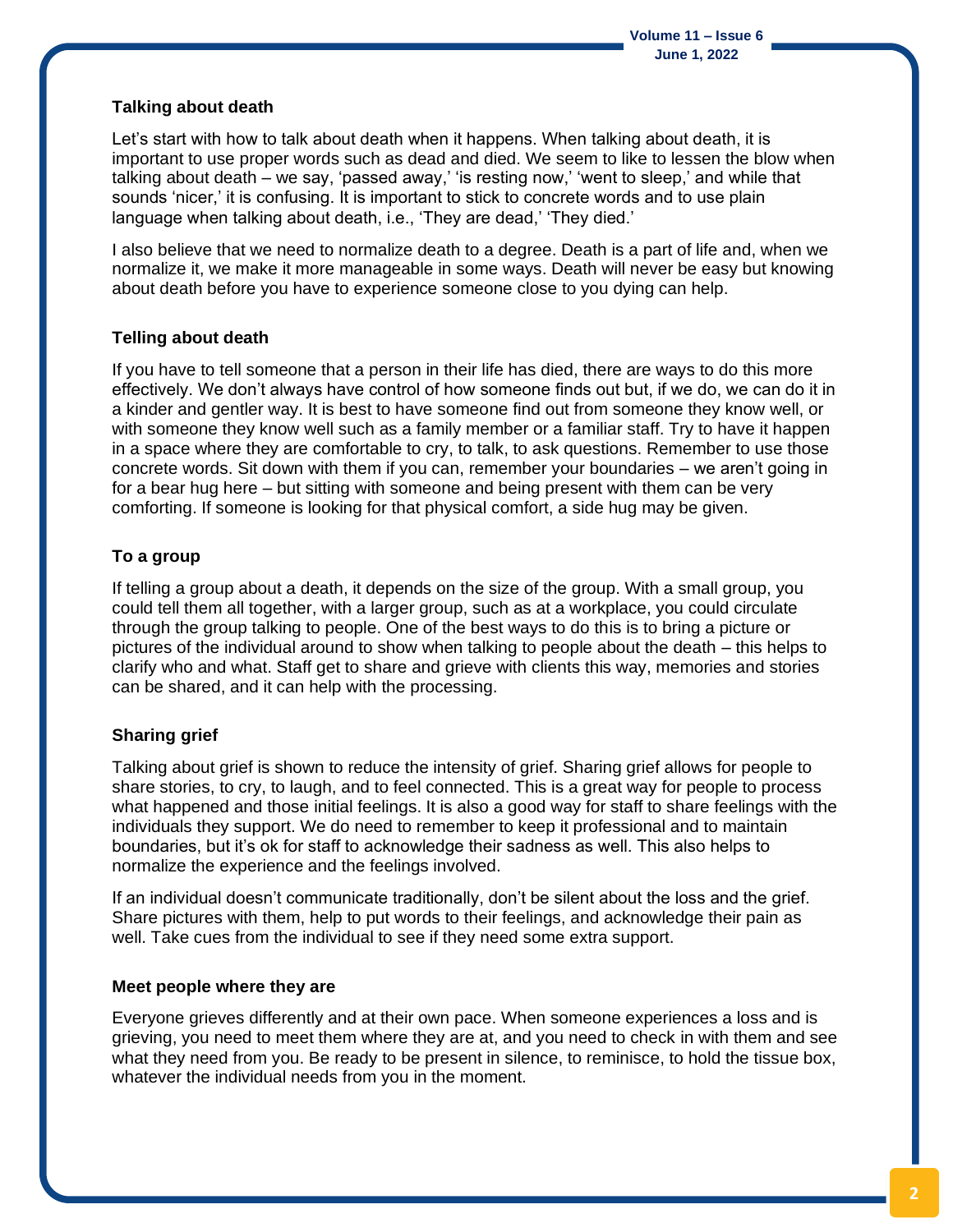#### **Allow for all the emotions**

I always say, '**all feelings are valid**.' When people are grieving, they can experience the full range of emotions. They can laugh, they can cry, and they can scream. Grief is an emotional roller coaster, and we need to make space for people to feel all those feelings. When grieving, we can experience intense sadness, relief, guilt, anger, silliness, and the list goes on. Sometimes, people don't seem to be experiencing any emotions. This is all normal.

The most important thing is to let them feel their feelings. One time, I was supporting a client after the death of her mother, and she was crying, and her support staff told her not to cry. In the moment, I know the staff was worried about the client and didn't want her to feel so sad, but of course she was going to cry, her mother had just died! Crying is a normal, healthy grief response. So let them cry and bring the tissue, let them be angry and acknowledge that emotion, let them laugh and share the fun memories. The best thing to do is to name it – 'I know it's really sad, I'm here for you,' or 'I see that you are feeling angry about this, do you want to talk about it?' or 'I hear that you are blaming yourself, it's not your fault.'

#### **Death of a pet**

I wanted to include the death of a pet in here, as I encountered this with a client recently for the first time. I have had many pets die and, as many of us know, the death of a pet can be devastating. But some people don't recognize this as a major loss, or as a loss that can affect a person with a disability as well. A pet can feel like as big of a loss as a family member. This death must be acknowledged as well if the client is grieving. For the individual I was supporting, we talked about the death of her dog, she mourned, she showed me pictures, and we were able to print out a picture for her to keep in a frame in her room. Through this, we were able to honour her feelings and also honour her pet.

#### **Grieving someone else's loss**

I often encounter someone who is mourning someone else's loss. They may be quite upset, but the person who died is someone they didn't even know. Maybe it's someone's roommate's friend, or a co-worker's family member whom they had never met. Grief reminds us of grief, and someone else's grief can bring all those feelings right to the surface again. The sadness may seem misplaced, or even selfish, as it doesn't have anything to do with the individual, but the grief can be real, those feelings are real. The individual still needs support. It's ok to acknowledge that it's a sad situation, and that grief doesn't fully go away.

#### **Other losses**

In thinking about grief and loss, I think it is important to consider the other losses that people grieve in their lives. Death is not the only thing that can bring on grief. Other losses can include having to move from the family home, other moves, loss of independence or ability, the end of a relationship. These feelings should not be dismissed, they should be acknowledged and processed like other grief.

#### **Creative ways to acknowledge grief**

When someone dies, we hope that we can participate in the funeral or other grief rituals that will happen, but that isn't always possible. There are lots of other creative ways we can help individuals during grief. If photos are available, they can help give someone something to hold onto during and after grief. A photo can be printed and framed, or a memory book can be made, or even just being able to hold a photo and carry it around with you for a bit can be helpful.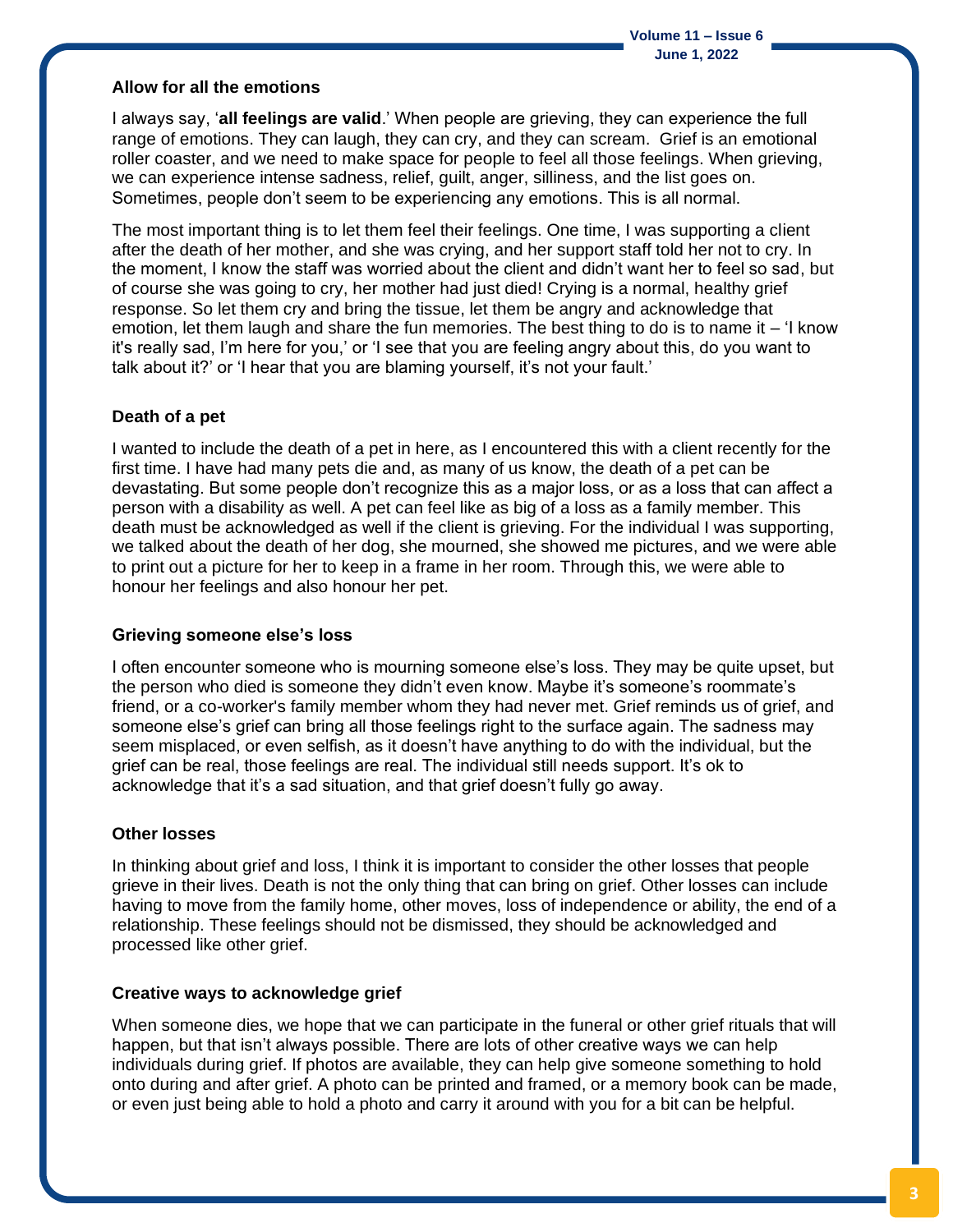**Volume 11 – Issue 6 June 1, 2022**

A memory box is another idea that could be helpful in a home or day program where staff and clients could write or draw memories of the person who has died as a means to remember and acknowledge them. A photo frame with a large mat could also be used for people to write around and then frame a picture of that person.

If possible, a tree or plant could be planted for the deceased to remember them at their program or home, or a plaque could be put on a bench in the yard. This would give people a place to visit to remember the person who died.

You could get out the art supplies and invite people to make art or cards to process feelings. The artwork could be shared or kept private, and the cards could be addressed to the deceased, or shared with family of the deceased.

#### **Seek help**

Grief doesn't have a specific timeline, and most people progress through the grieving process naturally and without abnormal difficulties. If someone seems to be experiencing complicated grief – grief that is very long lasting and is not reducing in intensity – it may be time to seek professional counselling therapy for the individual you support.

#### **Conclusion**

Grief is hard and supporting people through grief can be challenging but, when it comes down to it, just being there, really being there and actively listening are the best things you can do to help someone through it. DSPs wear many hats and grief supporter will be one of them at some point. Just do your best, remember your language and boundaries, and hopefully these tips will help guide you.

And don't forget to take care of yourself too.

#### **About the author**

Amanda Gee, BFA, RCAT, RCT (she/her) has been working with individuals with intellectual disabilities and dual diagnosis for the past 22 years in many different capacities. Amanda is an artist and an art therapist, and she lives and works in Mi'kma'ki, also known as Nova Scotia, Canada. She is the client support and education specialist at DASC (Dartmouth Adult Services Center), a registered counseling therapist at Lifemark Physiotherapy, a registered Canadian art therapist, a registered counseling therapist, and also specializes in helping people through grief and loss through the lifespan. Amanda believes in a holistic approach to therapy, incorporating many different modalities into her work, and considering the whole person and system in treatment.